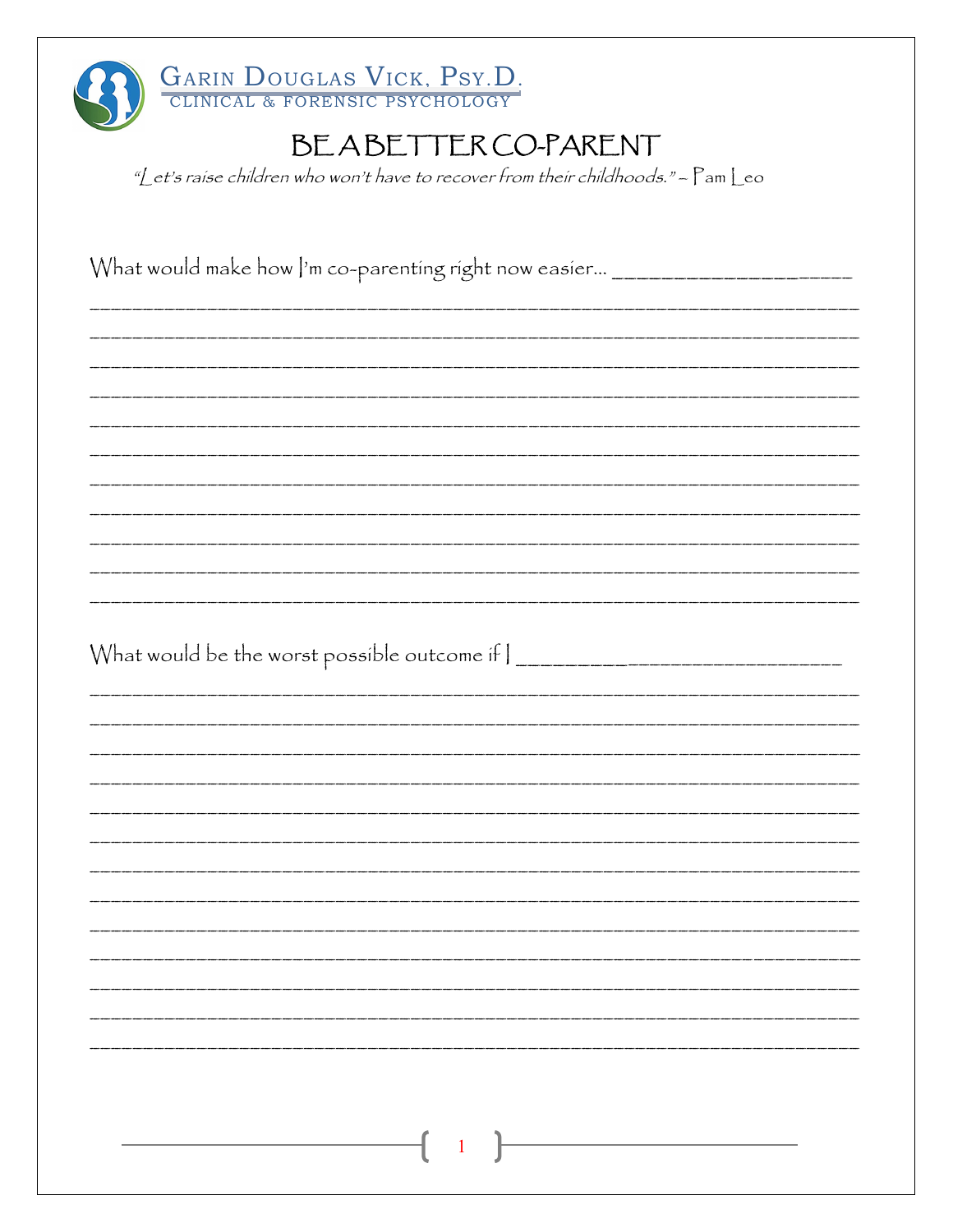

"/t is amazing what you can accomplish if you do not care who gets credit." -  $\mathop\Box$  arry S.  $\mathop\Box$  ruman

If I had no fear in my co-parenting relationship, what would I do... \_\_\_\_\_\_\_\_\_\_\_\_  $\overline{2}$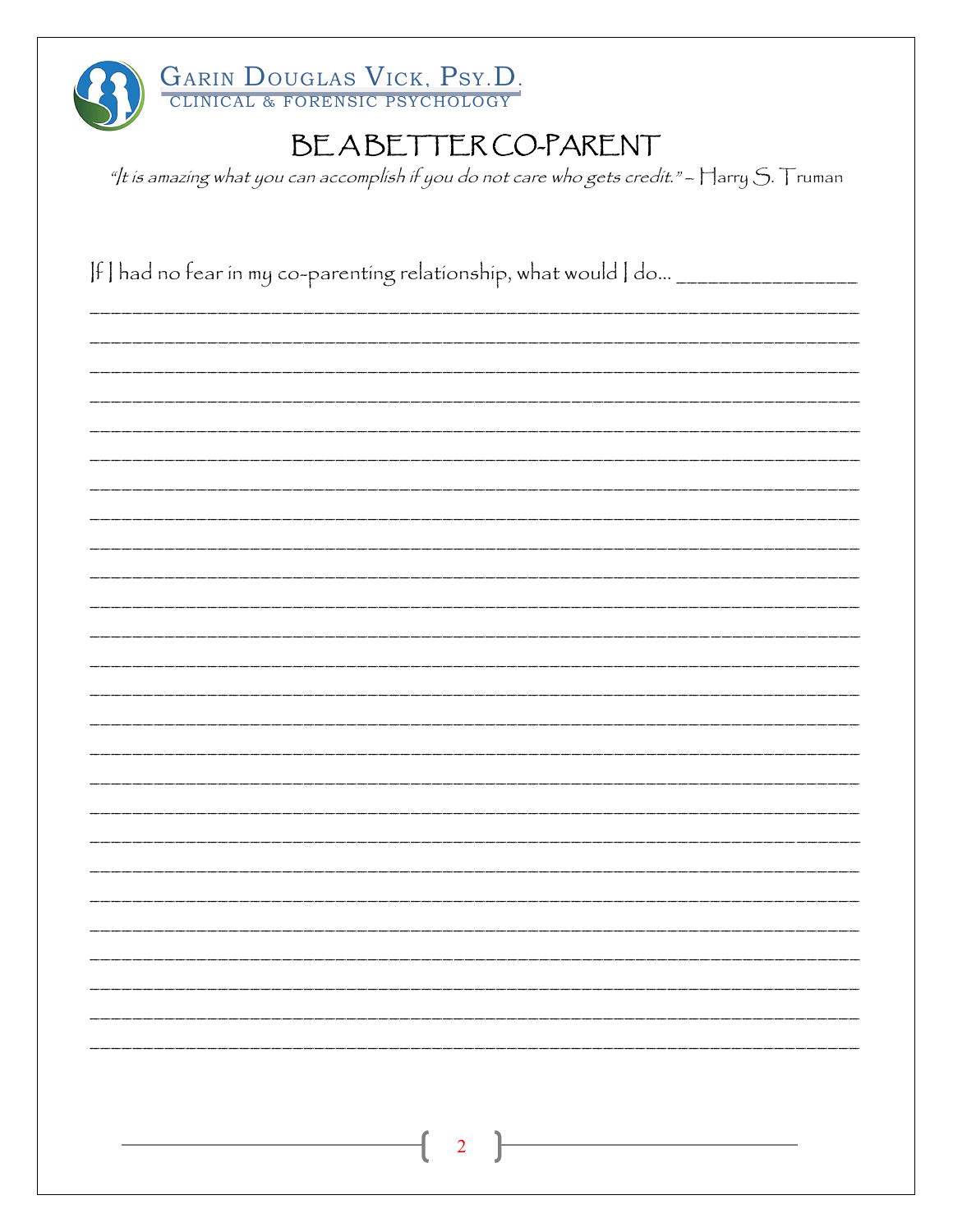| GARIN DOUGLAS VICK, PSY.D.<br>BEABETTER CO-PARENT<br>"Your $Ex$ is not your child's $Ex$ "-DK Simonean |
|--------------------------------------------------------------------------------------------------------|
| What has been <u>our</u> biggest win as co-parents _________________________________                   |
|                                                                                                        |
| When was the last time   was wrong in our co-parenting relationship __________                         |
|                                                                                                        |
| What could   do or what did   do when   was wrong in our co-parenting relationship                     |
|                                                                                                        |
| <u> 1980 - Johann Barbara, martxa</u><br>3                                                             |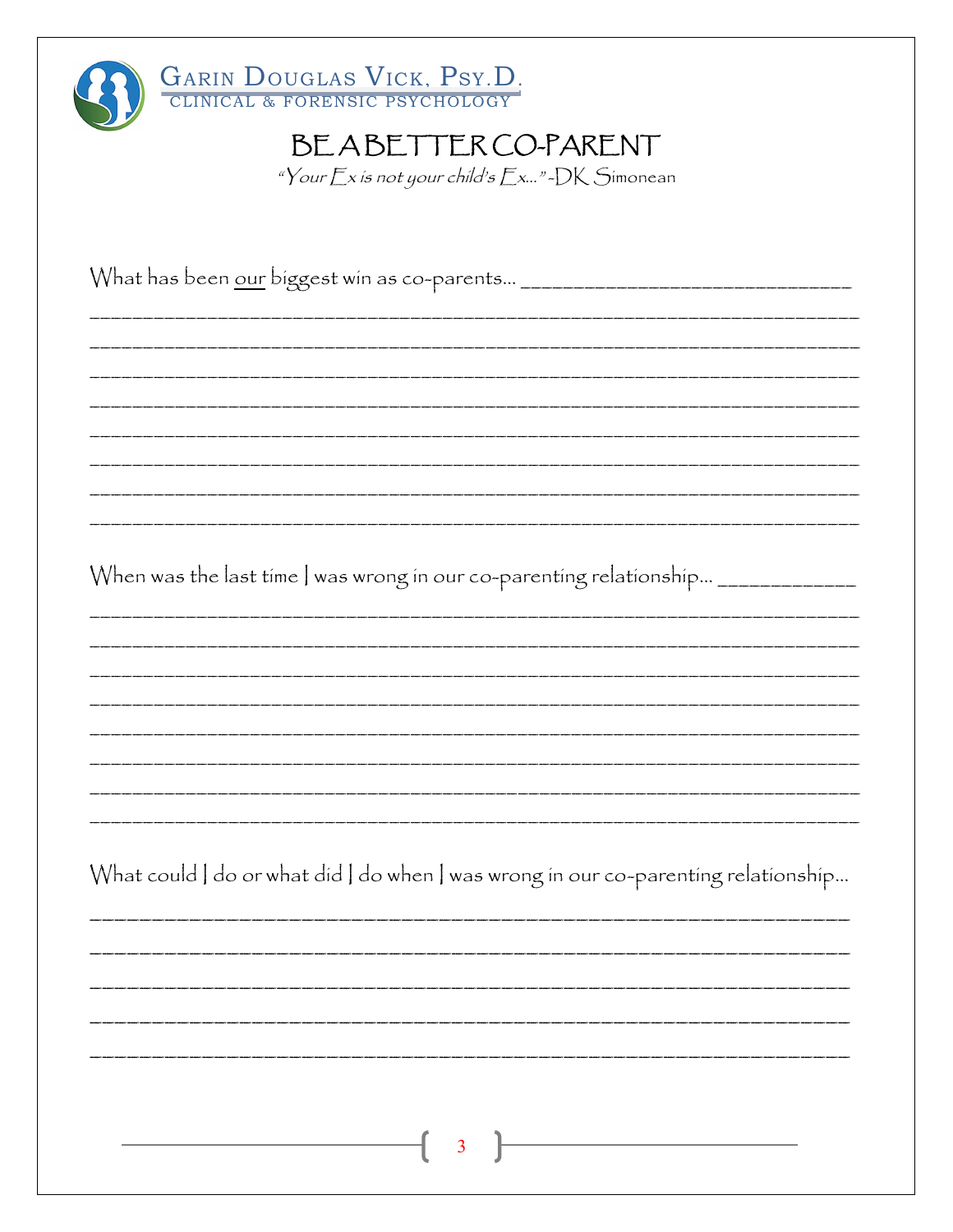

GARIN DOUGLAS VICK, PSY.D.

# BEABETTER CO-PARENT

"When you focus only on problems, you will have more problems. When you focus on solutions, you will have more possibilities." - Garin D. Vick

How will this decision | am making today effect my children in 5 years...\_\_\_\_\_\_\_\_\_\_\_\_\_

Write about a difficult time in your life before your divorce and how you overcame it.

| $\overline{\phantom{a}}$ |
|--------------------------|
|                          |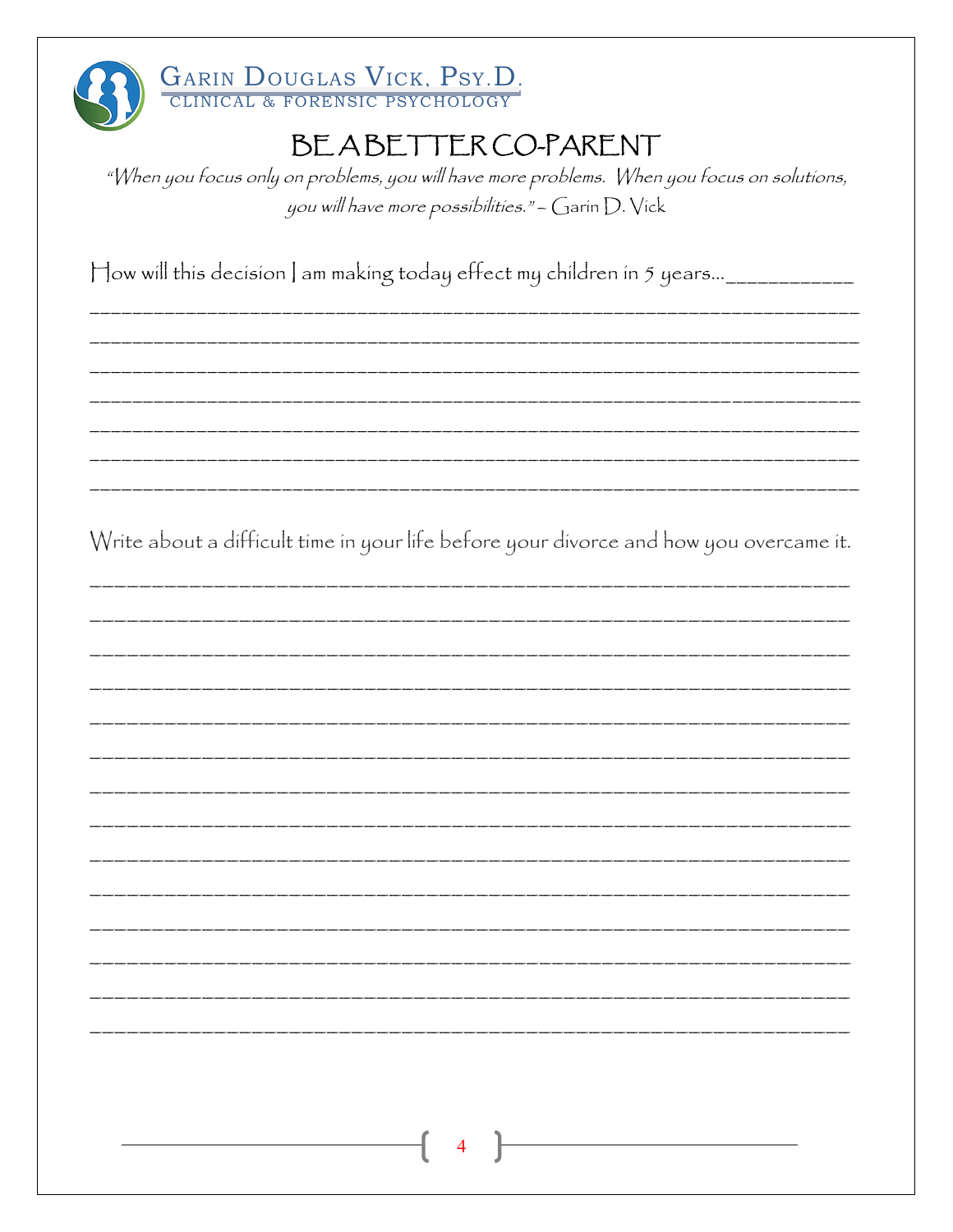| GARIN DOUGLAS VICK, PSY.D.                                                                      |
|-------------------------------------------------------------------------------------------------|
| BEABETTER CO-PARENT                                                                             |
| "Sometimes what is right for your children may not be what is right for you." - Garin $D.$ Vick |
|                                                                                                 |
| Describe a time during your divorce and/or as a co-parent when you failed. What                 |
|                                                                                                 |
|                                                                                                 |
|                                                                                                 |
|                                                                                                 |
|                                                                                                 |
|                                                                                                 |
|                                                                                                 |
|                                                                                                 |
|                                                                                                 |
|                                                                                                 |
|                                                                                                 |
| What are three of the biggest lessons you've learned from co-parenting? ___                     |
|                                                                                                 |
|                                                                                                 |
|                                                                                                 |
|                                                                                                 |
|                                                                                                 |
|                                                                                                 |
|                                                                                                 |
|                                                                                                 |
|                                                                                                 |
|                                                                                                 |
| $\overline{\mathcal{A}}$ 5                                                                      |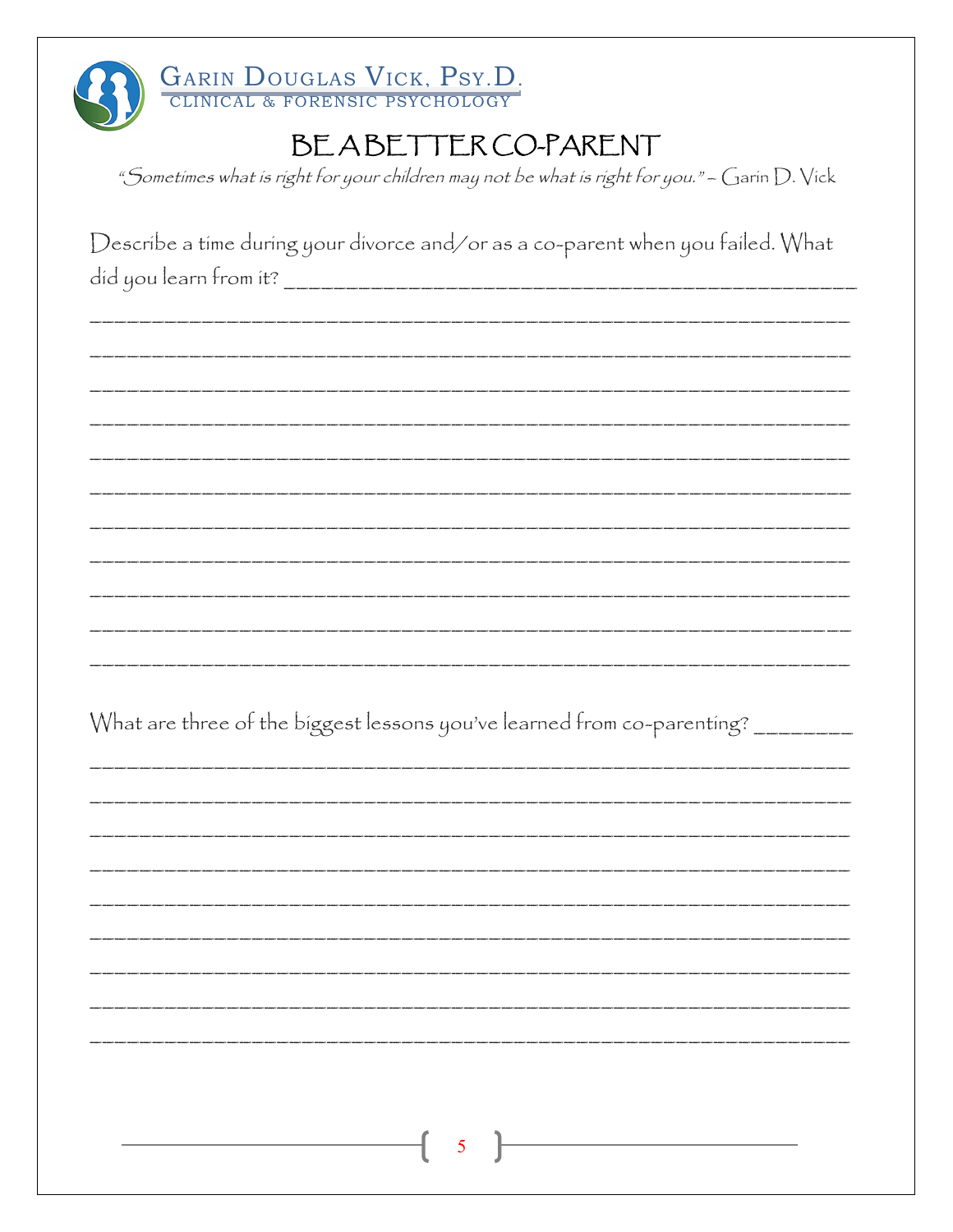| GARIN DOUGLAS VICK, PSY.D.                                                                       |
|--------------------------------------------------------------------------------------------------|
| BEABETTER CO-PARENT                                                                              |
| "The best security blanket a child can have is parents who respect each other." - Jane Blaustone |
|                                                                                                  |
| Describe how you can maintain your values as a co-parent? ______________________                 |
|                                                                                                  |
|                                                                                                  |
|                                                                                                  |
|                                                                                                  |
|                                                                                                  |
|                                                                                                  |
|                                                                                                  |
|                                                                                                  |
|                                                                                                  |
|                                                                                                  |
|                                                                                                  |
|                                                                                                  |
|                                                                                                  |
|                                                                                                  |
|                                                                                                  |
|                                                                                                  |
|                                                                                                  |
|                                                                                                  |
|                                                                                                  |
|                                                                                                  |
|                                                                                                  |
|                                                                                                  |
| 6                                                                                                |
|                                                                                                  |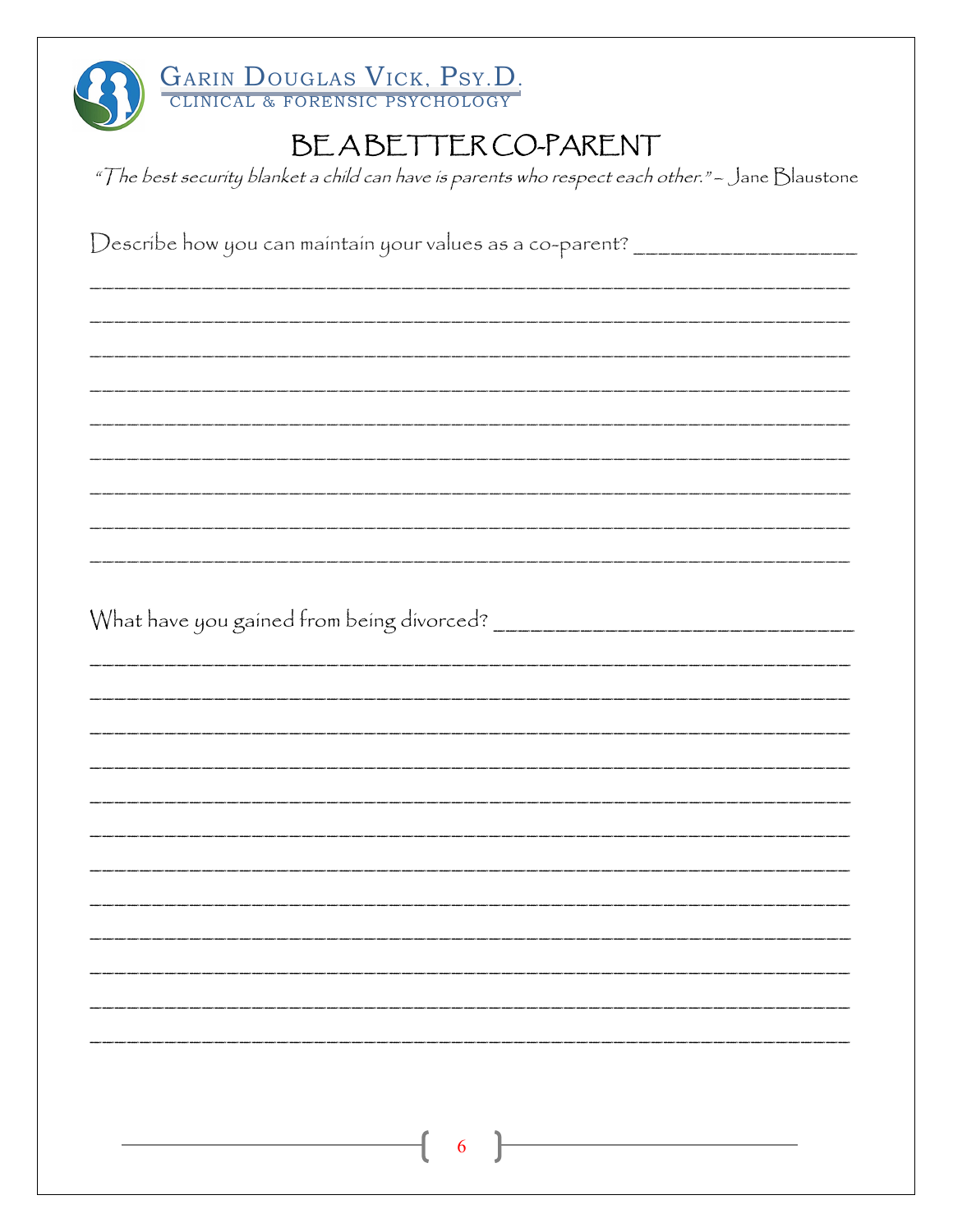

" $\top$ rying to understand why your  $\mathop{\mathbb{E}} x$  did something will drive you crazy...let it go, your peace is more important." - Garin D. Vick

What has been positive about going through your divorce? \_\_\_\_\_\_\_\_\_\_\_\_\_\_\_\_\_\_\_\_\_\_\_

How has your divorce made you a better parent? \_\_\_\_\_\_\_\_\_\_\_\_\_\_\_\_\_\_\_\_\_\_\_\_\_\_\_\_\_\_\_\_\_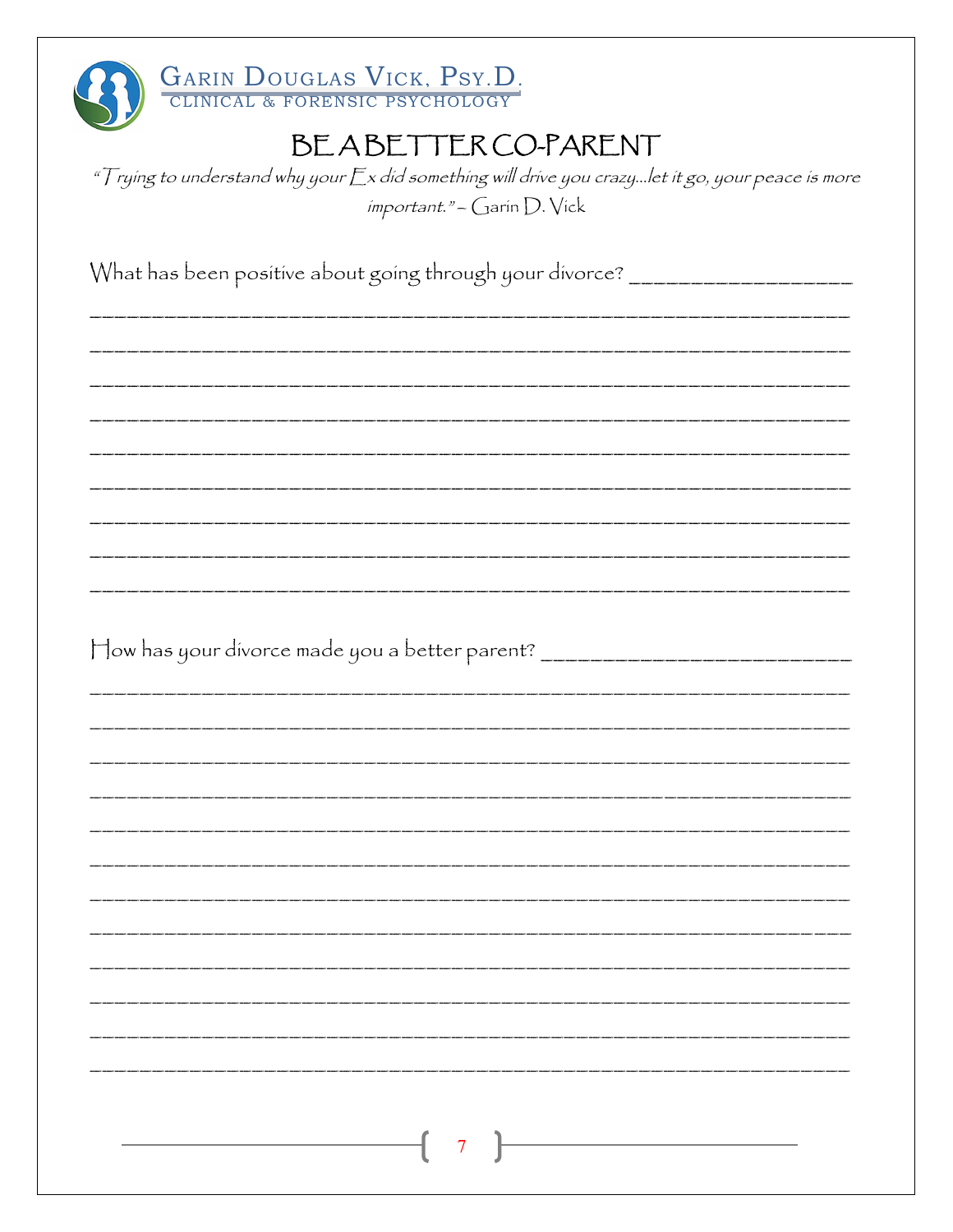| GARIN DOUGLAS VICK, PSY.D.                                                                          |
|-----------------------------------------------------------------------------------------------------|
| BEABETTERCO-PARENT                                                                                  |
| "To be in your children's memories tomorrow, you have to be in their lives today" - Barbara Johnson |
|                                                                                                     |
|                                                                                                     |
|                                                                                                     |
|                                                                                                     |
|                                                                                                     |
|                                                                                                     |
|                                                                                                     |
| In what ways do you wish you were more courageous? _____________________________                    |
|                                                                                                     |
|                                                                                                     |
|                                                                                                     |
|                                                                                                     |
|                                                                                                     |
| What is your favorite memory of the other co-parent? ___________________________                    |
|                                                                                                     |
|                                                                                                     |
|                                                                                                     |
|                                                                                                     |
|                                                                                                     |
| 8                                                                                                   |
|                                                                                                     |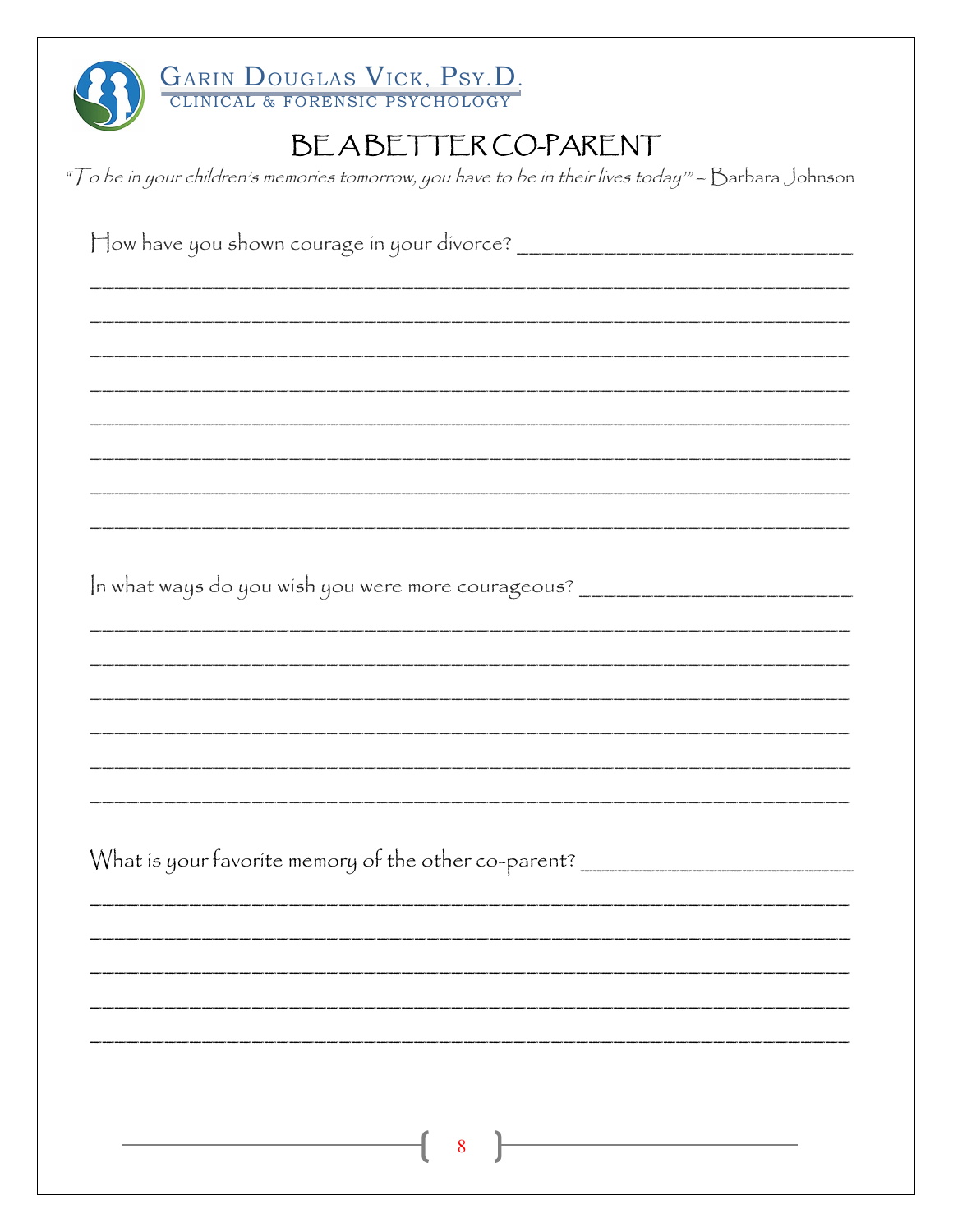

"Don't worry that children never listen to you; worry that they are always watching you." - Robert Fulghum

What makes you happier, to forgive someone or to hate someone forever? \_\_\_\_\_\_\_\_

List 5 uncomfortable co-parenting situations, and 5 ways to feel more comfortable in these co-parenting situations.

| $\left( \begin{array}{c} 1 \end{array} \right)$ |                                                                                                                                                                                                                                                                                                                       |  |  |  |
|-------------------------------------------------|-----------------------------------------------------------------------------------------------------------------------------------------------------------------------------------------------------------------------------------------------------------------------------------------------------------------------|--|--|--|
|                                                 |                                                                                                                                                                                                                                                                                                                       |  |  |  |
|                                                 | 2.) $\frac{1}{2}$                                                                                                                                                                                                                                                                                                     |  |  |  |
|                                                 |                                                                                                                                                                                                                                                                                                                       |  |  |  |
|                                                 | $(3.5)$ $\frac{1}{2}$ $\frac{1}{2}$ $\frac{1}{2}$ $\frac{1}{2}$ $\frac{1}{2}$ $\frac{1}{2}$ $\frac{1}{2}$ $\frac{1}{2}$ $\frac{1}{2}$ $\frac{1}{2}$ $\frac{1}{2}$ $\frac{1}{2}$ $\frac{1}{2}$ $\frac{1}{2}$ $\frac{1}{2}$ $\frac{1}{2}$ $\frac{1}{2}$ $\frac{1}{2}$ $\frac{1}{2}$ $\frac{1}{2}$ $\frac{1}{2}$ $\frac$ |  |  |  |
|                                                 |                                                                                                                                                                                                                                                                                                                       |  |  |  |
| $+$ .                                           |                                                                                                                                                                                                                                                                                                                       |  |  |  |
|                                                 |                                                                                                                                                                                                                                                                                                                       |  |  |  |
|                                                 |                                                                                                                                                                                                                                                                                                                       |  |  |  |
|                                                 |                                                                                                                                                                                                                                                                                                                       |  |  |  |
|                                                 |                                                                                                                                                                                                                                                                                                                       |  |  |  |
|                                                 |                                                                                                                                                                                                                                                                                                                       |  |  |  |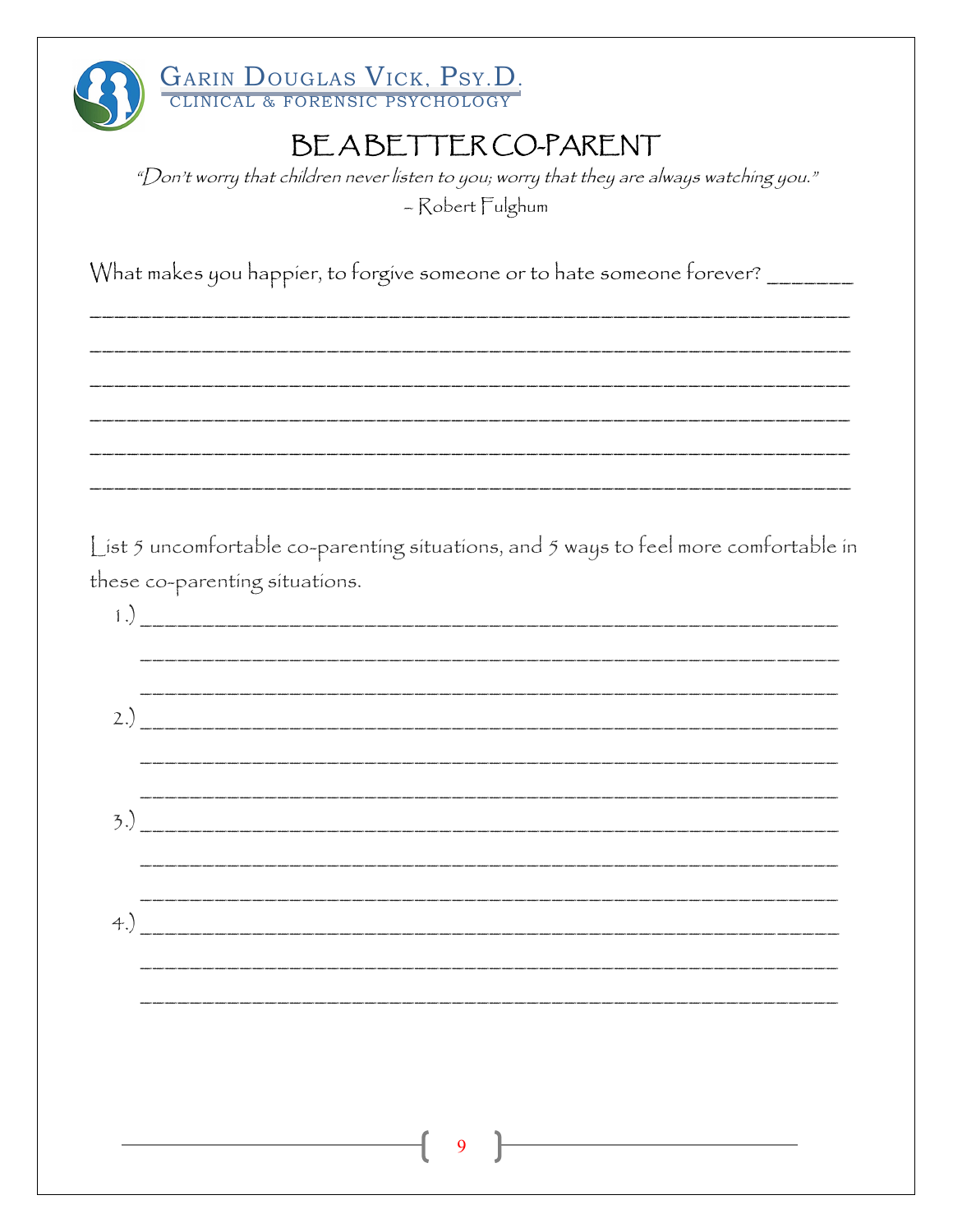| GARIN DOUGLAS VICK, PSY.D.<br>BEABETTER CO-PARENT<br>"Co-parenting is not asking permission. It's about discussing your child's needs and<br>wants and deciding what's best." - Anonymous |
|-------------------------------------------------------------------------------------------------------------------------------------------------------------------------------------------|
|                                                                                                                                                                                           |
|                                                                                                                                                                                           |
| Describe a time during your divorce and/or as a co-parent when you failed. What                                                                                                           |
|                                                                                                                                                                                           |
|                                                                                                                                                                                           |
|                                                                                                                                                                                           |
|                                                                                                                                                                                           |
|                                                                                                                                                                                           |
| What are three of the biggest lessons you've learned from co-parenting?                                                                                                                   |
|                                                                                                                                                                                           |
|                                                                                                                                                                                           |
| <b>10</b>                                                                                                                                                                                 |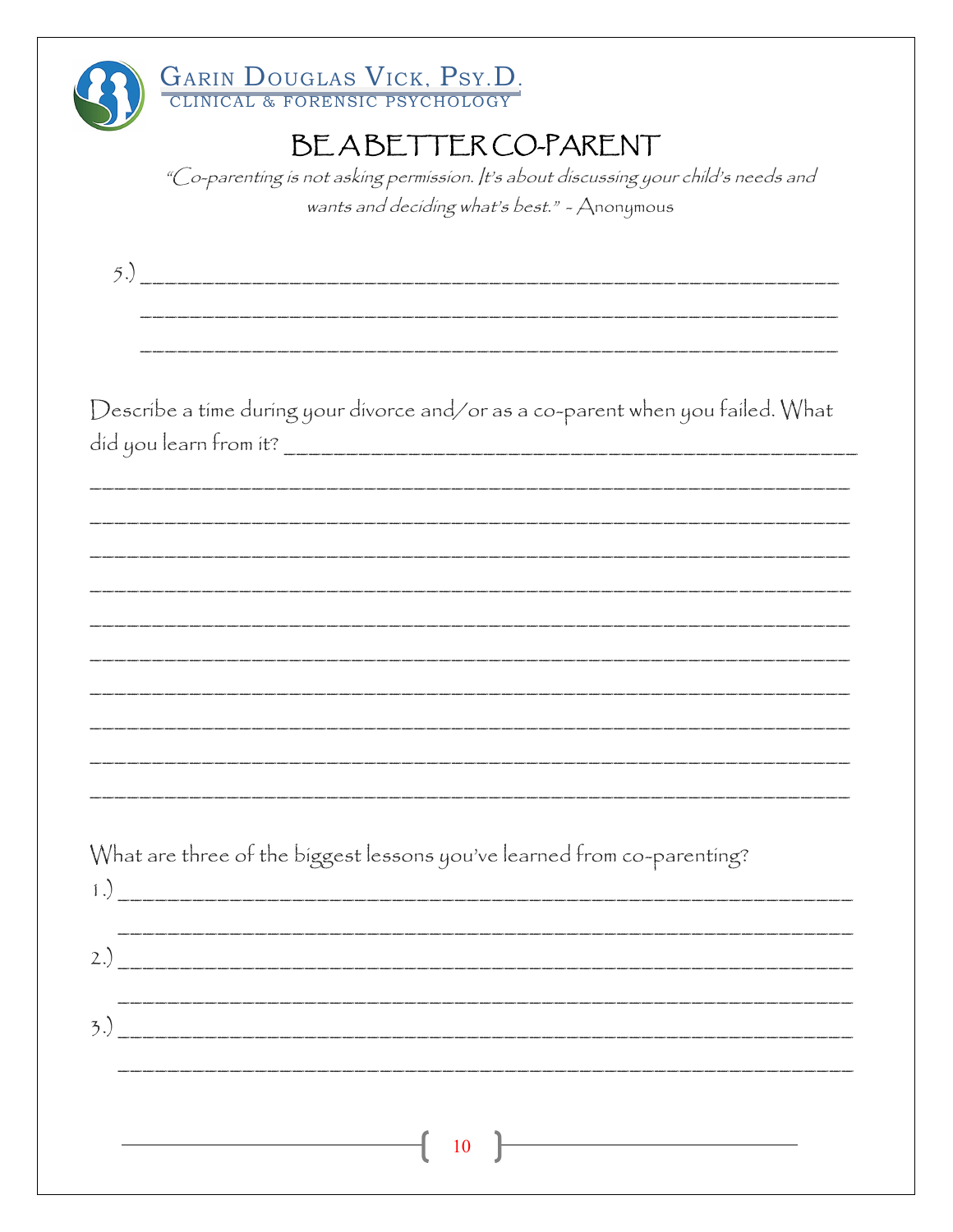| GARIN DOUGLAS VICK, PSY.D.                                                              |
|-----------------------------------------------------------------------------------------|
| BEABETTER CO-PARENT                                                                     |
| "It is easier to build strong children than to repair broken men." - Frederick Douglass |
|                                                                                         |
| What am   struggling with as a co-parent and how can   improve? ________________        |
|                                                                                         |
|                                                                                         |
|                                                                                         |
|                                                                                         |
|                                                                                         |
|                                                                                         |
|                                                                                         |
|                                                                                         |
|                                                                                         |
|                                                                                         |
|                                                                                         |
|                                                                                         |
| The best piece of advice   have got since my divorce was ___________, because. __       |
|                                                                                         |
|                                                                                         |
|                                                                                         |
|                                                                                         |
|                                                                                         |
|                                                                                         |
|                                                                                         |
|                                                                                         |
|                                                                                         |
|                                                                                         |
|                                                                                         |
| 11                                                                                      |
|                                                                                         |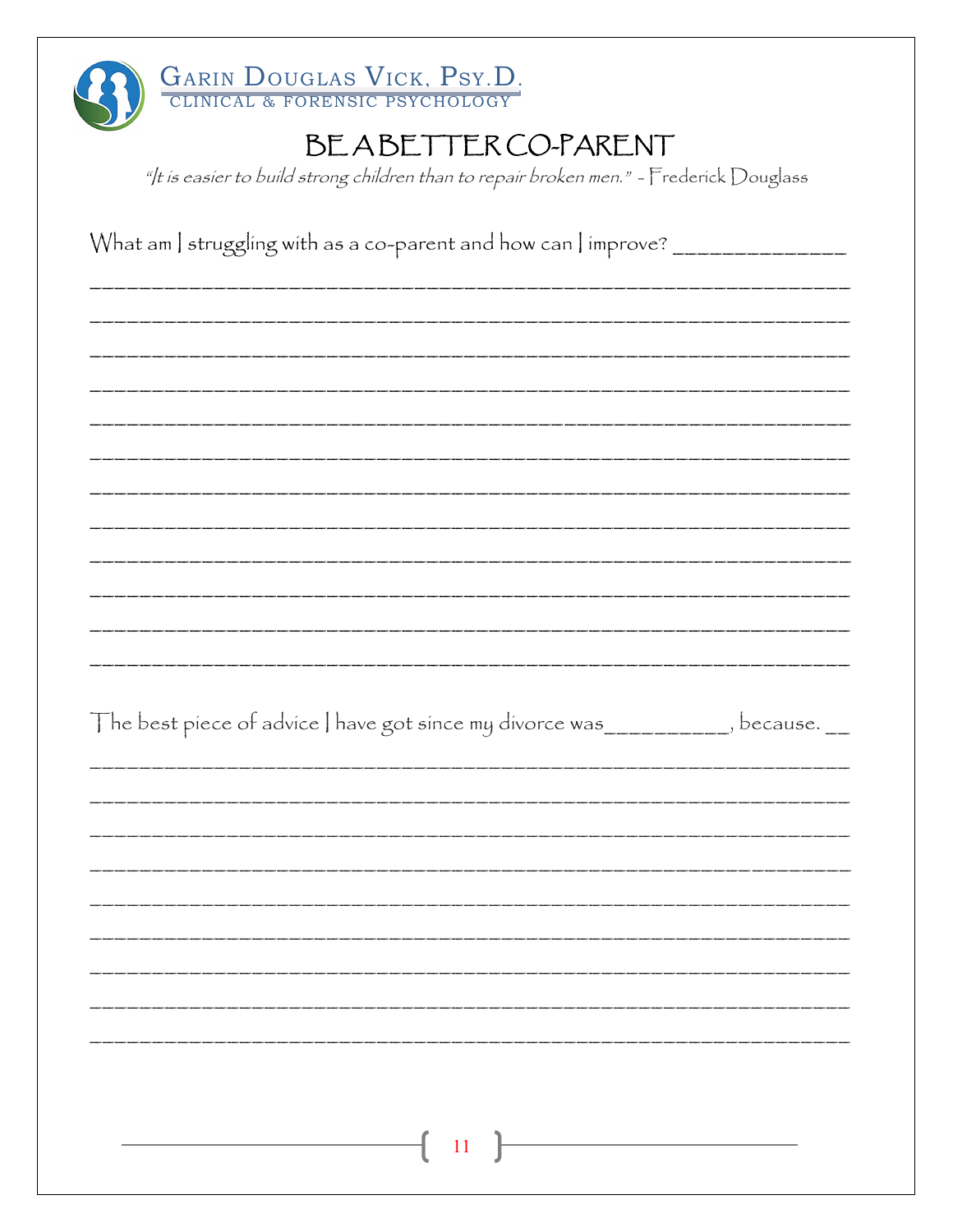| GARIN DOUGLAS VICK, PSY.D.                                                                     |
|------------------------------------------------------------------------------------------------|
| BEABETTER CO-PARENT                                                                            |
| "Great co-parenting happens when you start controlling yourself and stop trying to control the |
| other parent." - Garin D. Vick                                                                 |
|                                                                                                |
|                                                                                                |
|                                                                                                |
|                                                                                                |
|                                                                                                |
|                                                                                                |
|                                                                                                |
| What would it be like to be my child at this moment? ___________________________               |
|                                                                                                |
|                                                                                                |
|                                                                                                |
|                                                                                                |
|                                                                                                |
|                                                                                                |
|                                                                                                |
| Is this the memory I want to create for my child? Yes _____ or No ______ What                  |
|                                                                                                |
|                                                                                                |
|                                                                                                |
|                                                                                                |
|                                                                                                |
|                                                                                                |
|                                                                                                |
|                                                                                                |
|                                                                                                |
| $\overline{12}$ $\overline{)}$                                                                 |
|                                                                                                |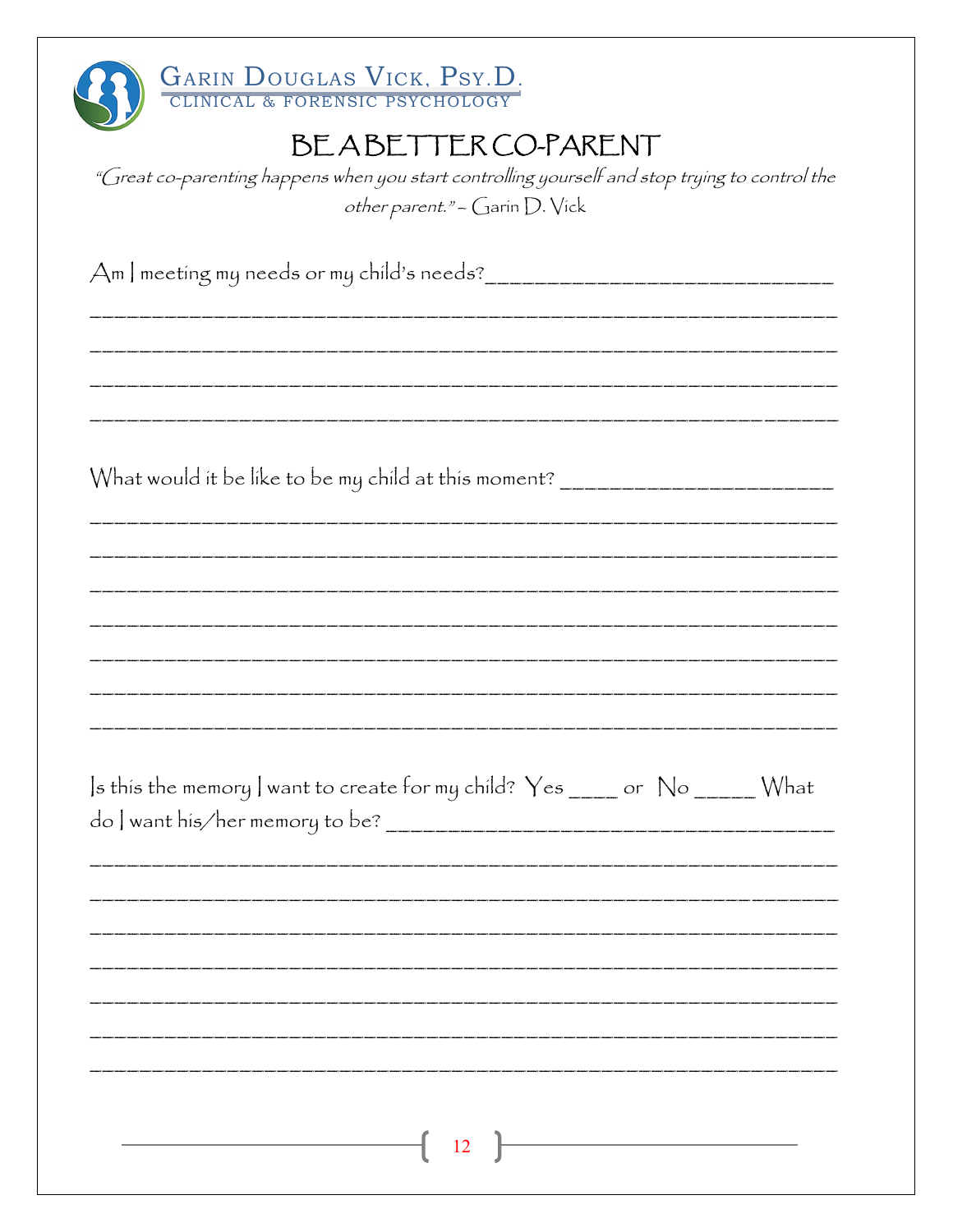| GARIN DOUGLAS VICK, PSY.D.                                                               |
|------------------------------------------------------------------------------------------|
| BEABETTERCO-PARENT                                                                       |
| "The very fact that you worry about being a good parent means that you already are one." |
| - Jodi Picoult                                                                           |
| What will be your children's memories be of your divorce? ______________________         |
|                                                                                          |
|                                                                                          |
|                                                                                          |
|                                                                                          |
|                                                                                          |
|                                                                                          |
|                                                                                          |
|                                                                                          |
|                                                                                          |
|                                                                                          |
|                                                                                          |
| What will be their best memory of how you handled the conflict? ________________         |
|                                                                                          |
|                                                                                          |
|                                                                                          |
|                                                                                          |
|                                                                                          |
|                                                                                          |
|                                                                                          |
|                                                                                          |
|                                                                                          |
| $\overline{13}$                                                                          |
|                                                                                          |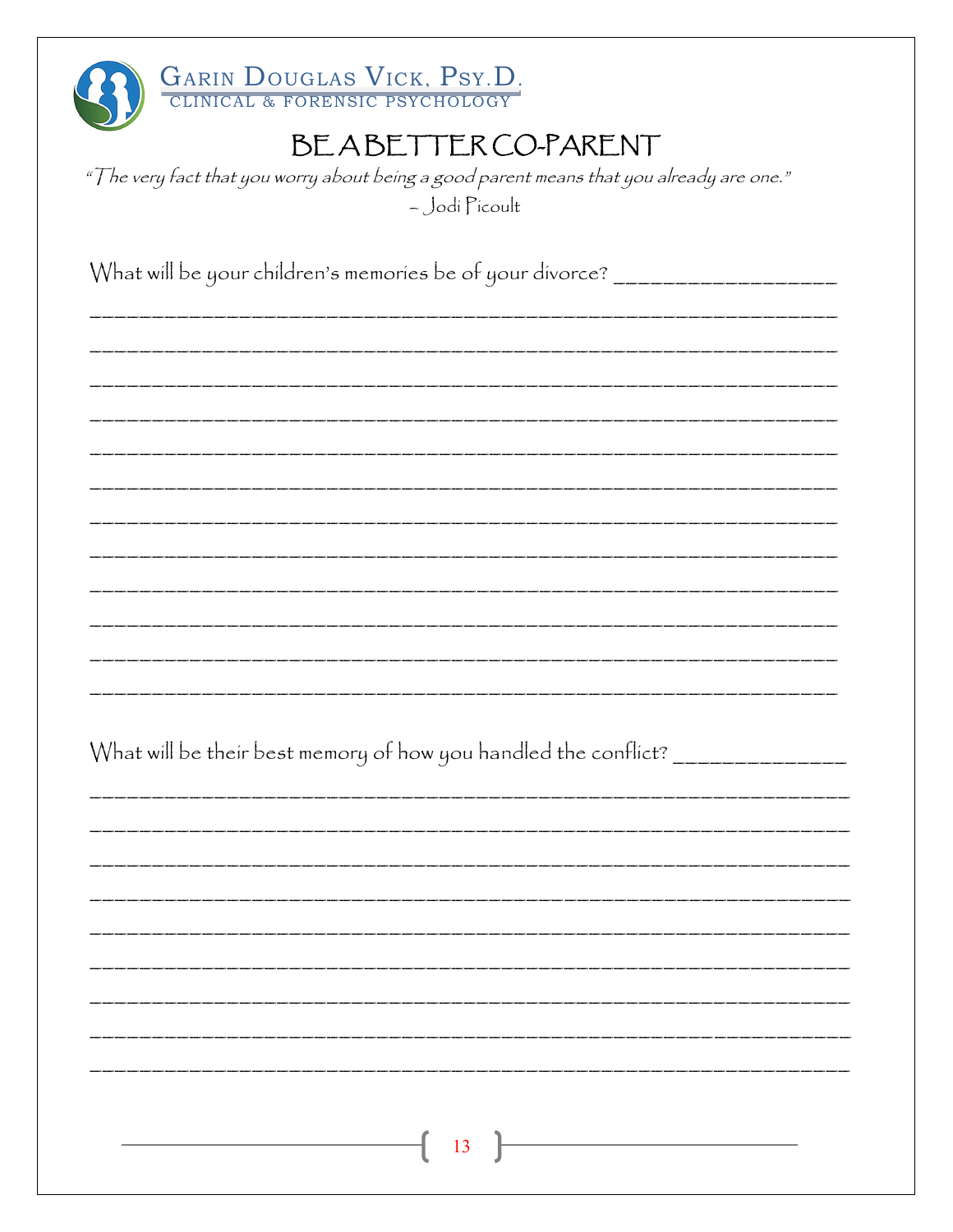|     | BEABETTER CO-PARENT                                                                                                                                                                                                               |
|-----|-----------------------------------------------------------------------------------------------------------------------------------------------------------------------------------------------------------------------------------|
|     | "When you put your children first, everyone wins." - Garin D. Vick                                                                                                                                                                |
|     |                                                                                                                                                                                                                                   |
|     | What are you doing well to help your child to get through this time? ___________                                                                                                                                                  |
|     |                                                                                                                                                                                                                                   |
|     |                                                                                                                                                                                                                                   |
|     |                                                                                                                                                                                                                                   |
|     | .<br>In their their their their their their their their their their their their their their their their their their their their their their their their their their their their their their their their their their their their t |
|     |                                                                                                                                                                                                                                   |
|     |                                                                                                                                                                                                                                   |
|     |                                                                                                                                                                                                                                   |
|     |                                                                                                                                                                                                                                   |
|     |                                                                                                                                                                                                                                   |
|     |                                                                                                                                                                                                                                   |
|     |                                                                                                                                                                                                                                   |
|     |                                                                                                                                                                                                                                   |
|     | What would you like to do differently for the other co-parent and why don't you do                                                                                                                                                |
| it? |                                                                                                                                                                                                                                   |
|     |                                                                                                                                                                                                                                   |
|     |                                                                                                                                                                                                                                   |
|     |                                                                                                                                                                                                                                   |
|     |                                                                                                                                                                                                                                   |
|     |                                                                                                                                                                                                                                   |
|     |                                                                                                                                                                                                                                   |
|     |                                                                                                                                                                                                                                   |
|     |                                                                                                                                                                                                                                   |
|     |                                                                                                                                                                                                                                   |
|     |                                                                                                                                                                                                                                   |
|     |                                                                                                                                                                                                                                   |
|     | 14                                                                                                                                                                                                                                |
|     |                                                                                                                                                                                                                                   |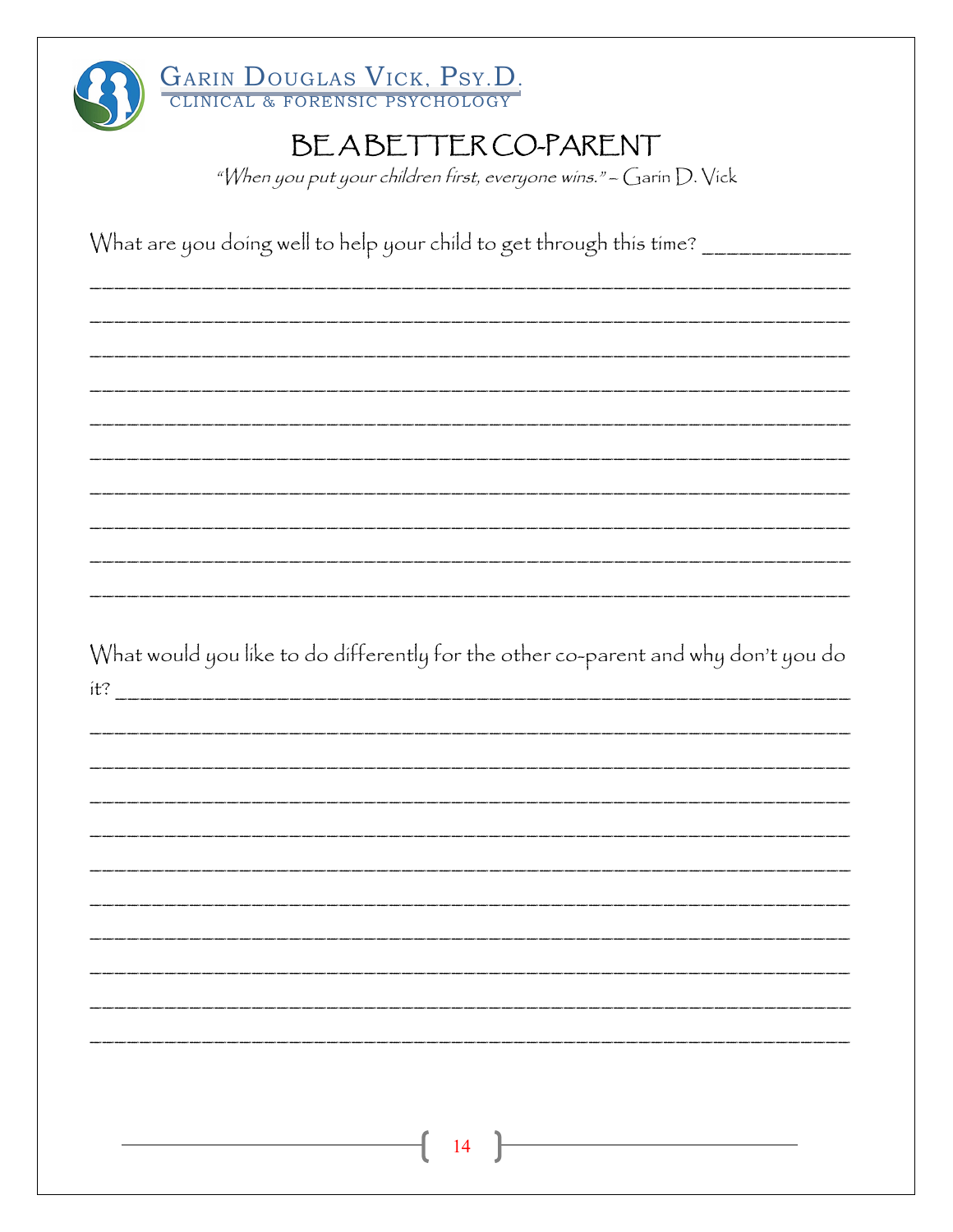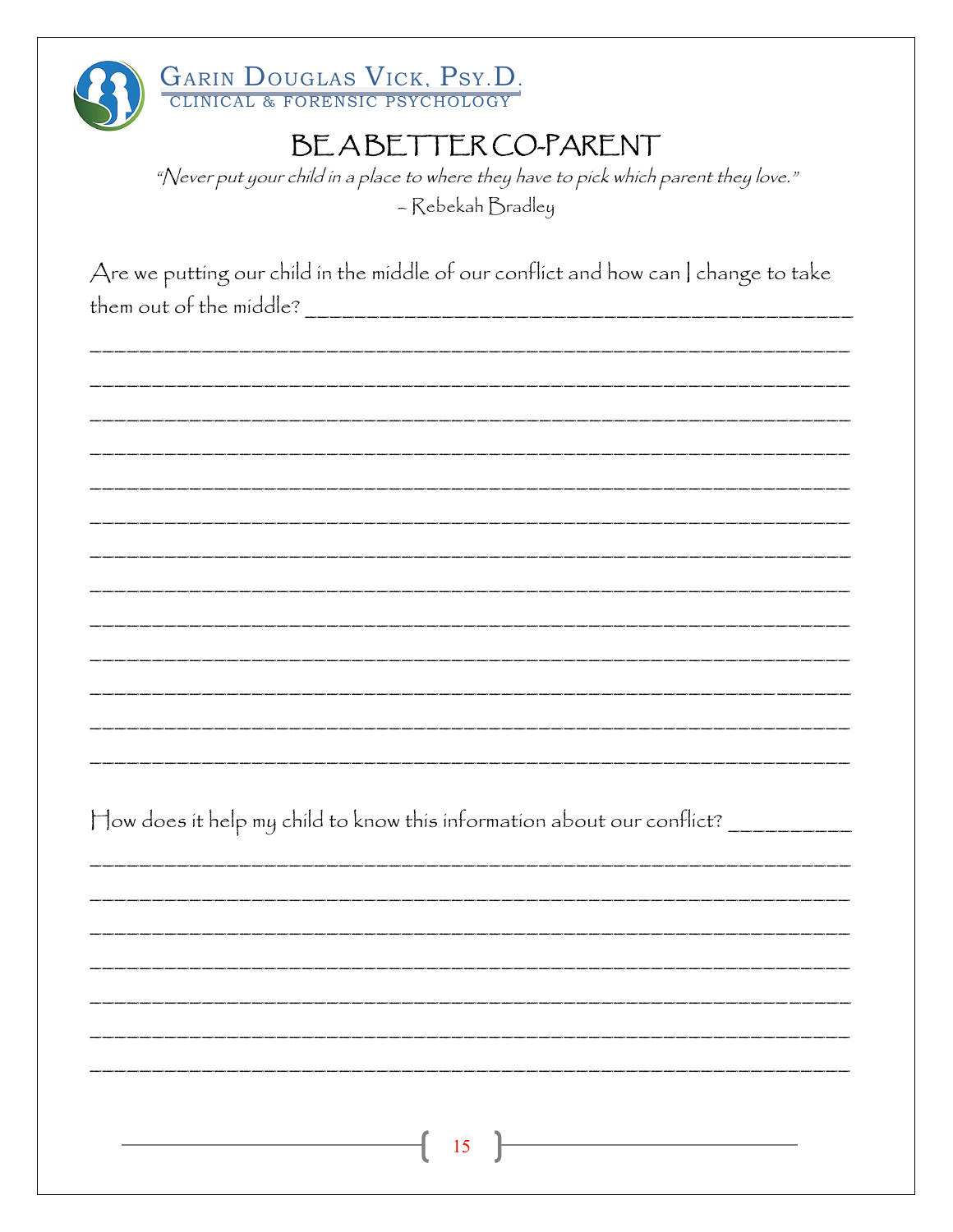

"Co-parenting demands that the child perceive both parents as actively involved in making decisions about them." - F d Farber

Who is helping our child with the confusion, fear, and sadness that all children feel at this time?

Am I taking or making opportunities to talk with my child openly about how they are  $feding?$ 

What are the hopes we (the other co-parent) share for our children and their future?

16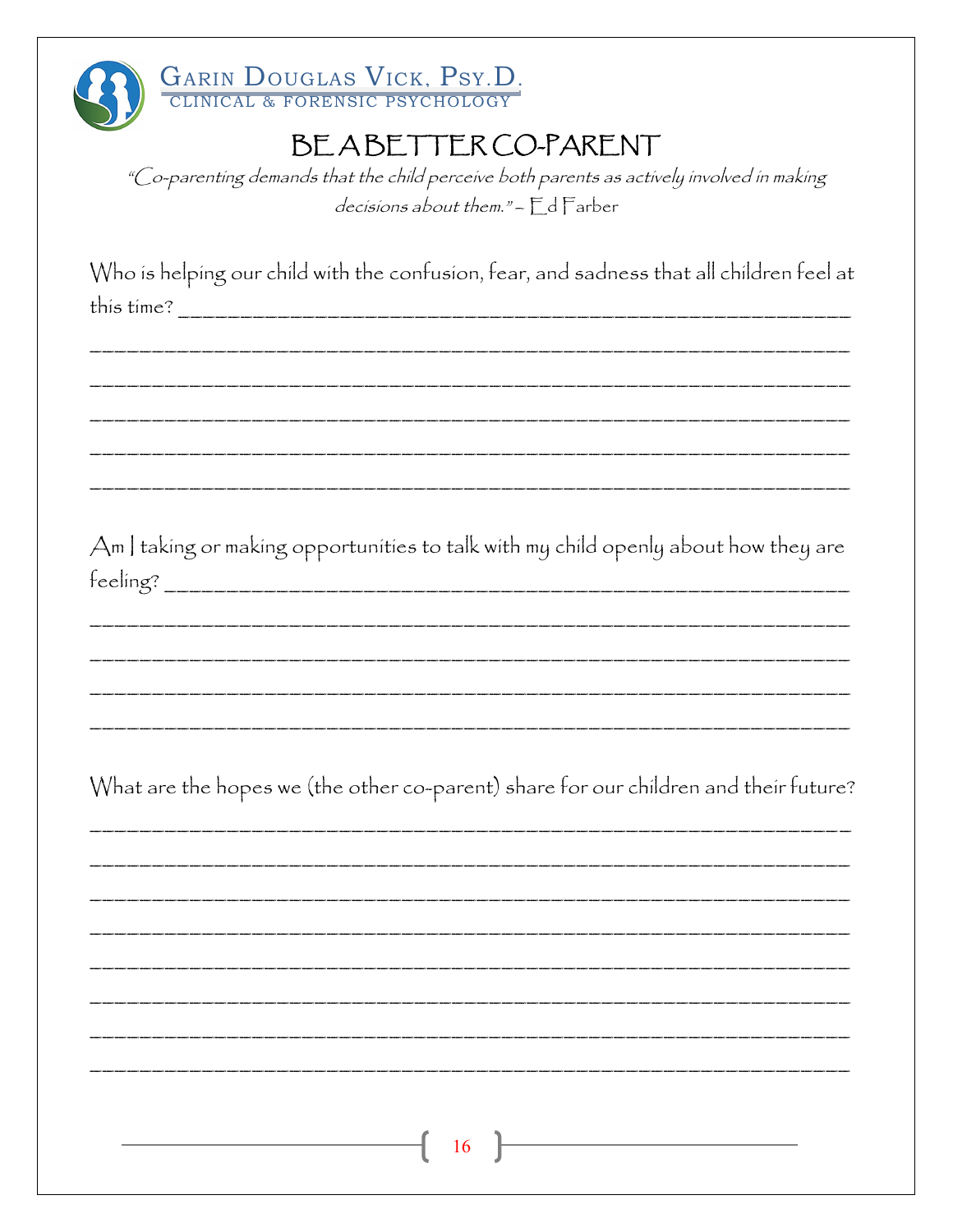| GARIN DOUGLAS VICK, PSY.D.<br>BEABETTER CO-PARENT<br>" $\mathcal{R}$ ight now, you are creating your child's memories." - Garin $D.$ Vick |
|-------------------------------------------------------------------------------------------------------------------------------------------|
|                                                                                                                                           |
| Would this be information   would want to know as a parent? If yes, then share it. So,                                                    |
| How does it help my child by putting down their mom/dad _____________________                                                             |
|                                                                                                                                           |
| <u> 1989 - Johann Barn, amerikansk politiker (</u><br>17                                                                                  |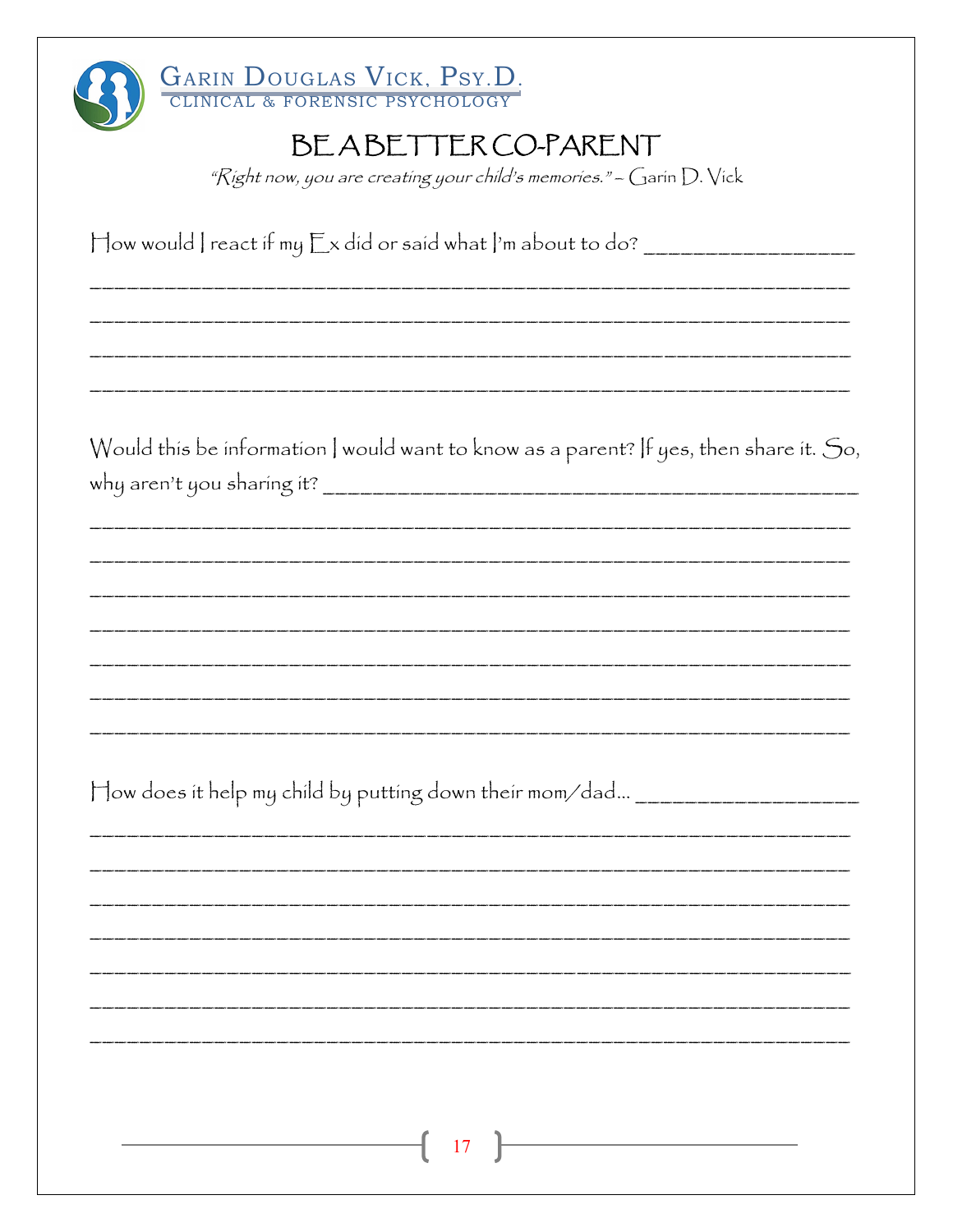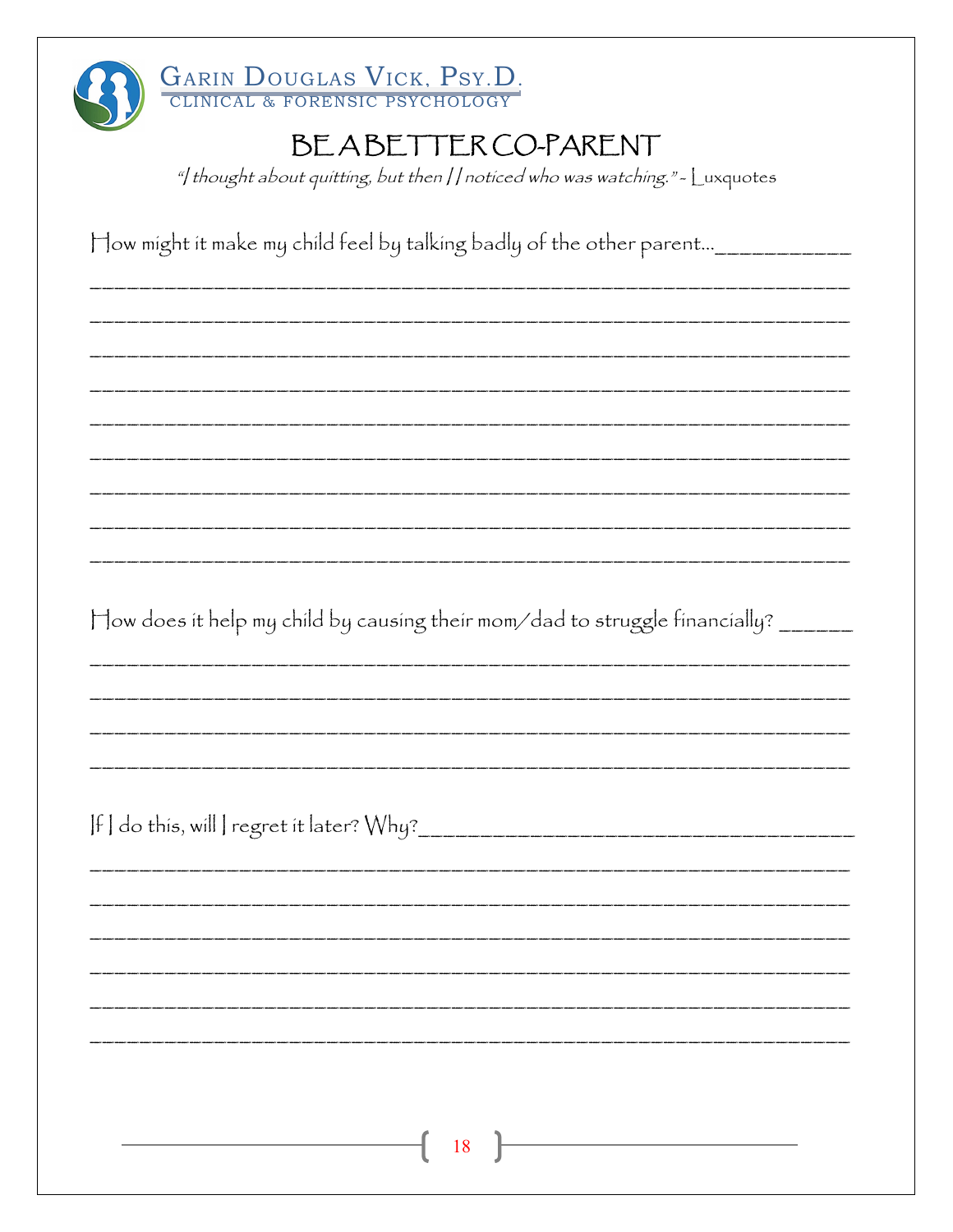

#### GARIN DOUGLAS VICK, PSY.D. CLINICAL & FORENSIC PSYCHOLOGY

## BEABETTERCO-PARENT

" It made a big difference in my life to grow up with a dad who wasn't afraid of how great my mom was." - Dr. Steve Maraboli

|                                           | Would   be embarrassed if   said this or did this in front of my friends, "the judge" or |  |
|-------------------------------------------|------------------------------------------------------------------------------------------|--|
| someone look up to or admire as a person? |                                                                                          |  |

Is fear making this decision or am I making it? If so, what am I afraid of... \_\_\_\_\_\_\_\_\_\_\_\_\_\_\_\_

Will | like myself after this decision? If not, what can | do differently? \_\_\_\_\_\_\_\_\_\_\_\_\_\_\_\_\_\_\_\_\_\_\_\_

19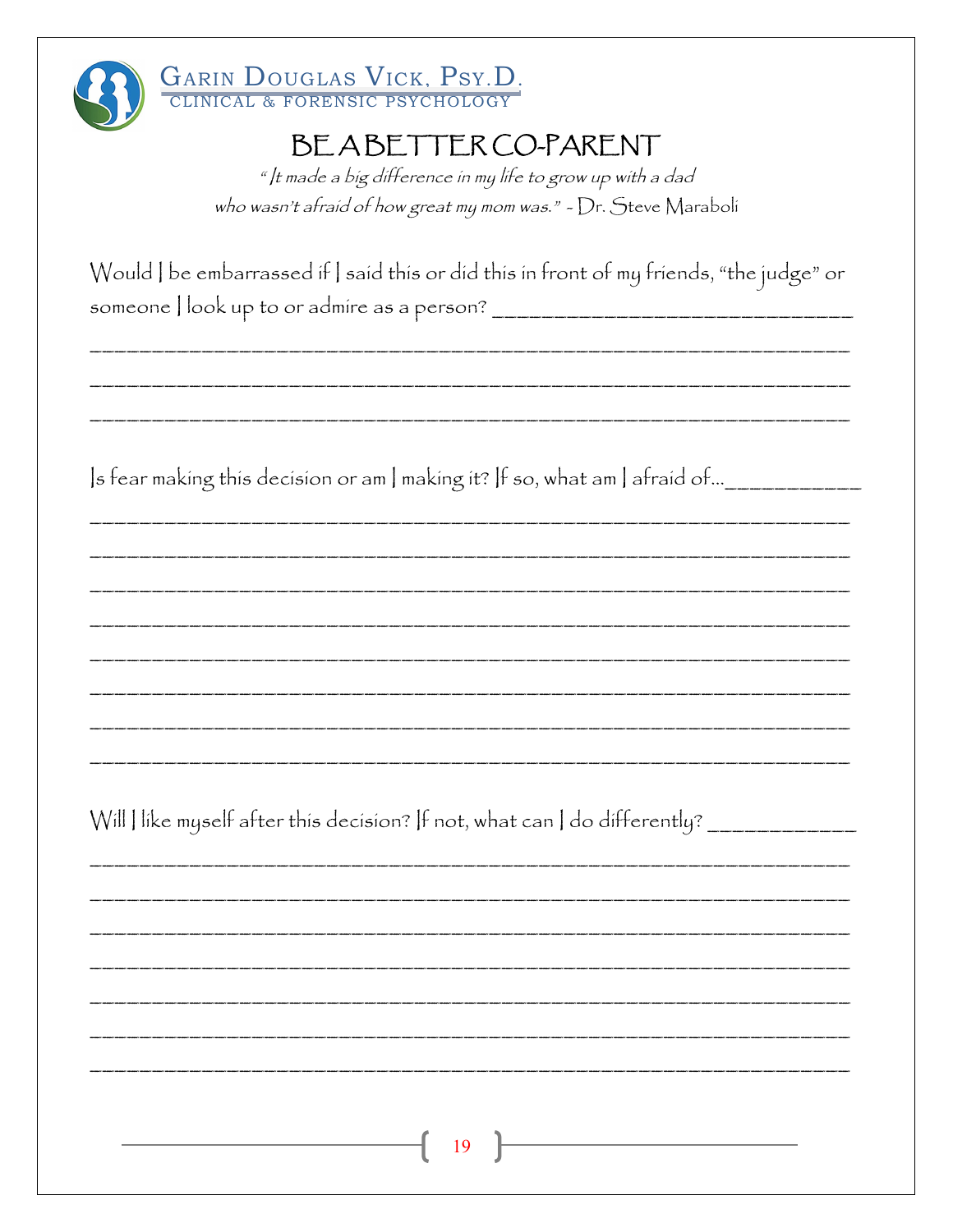

# GARIN DOUGLAS VICK, PSY.D.

## BEABETTER CO-PARENT

"Keep going, you are getting there." - Unknown

Have I thought of the consequences for my behavior? Not just for me, but for my children, the co-parenting relationship, and others who may be involved? Will | be able to deal with the consequences of my behavior?

| Consequences for children:                                                       |
|----------------------------------------------------------------------------------|
|                                                                                  |
|                                                                                  |
|                                                                                  |
|                                                                                  |
|                                                                                  |
| Consequences for me:                                                             |
|                                                                                  |
|                                                                                  |
|                                                                                  |
|                                                                                  |
|                                                                                  |
|                                                                                  |
| Consequences for our co-parenting relationship: ________________________________ |
|                                                                                  |
|                                                                                  |
|                                                                                  |
|                                                                                  |
|                                                                                  |
|                                                                                  |
| $\left( \begin{array}{c} 20 \end{array} \right)$                                 |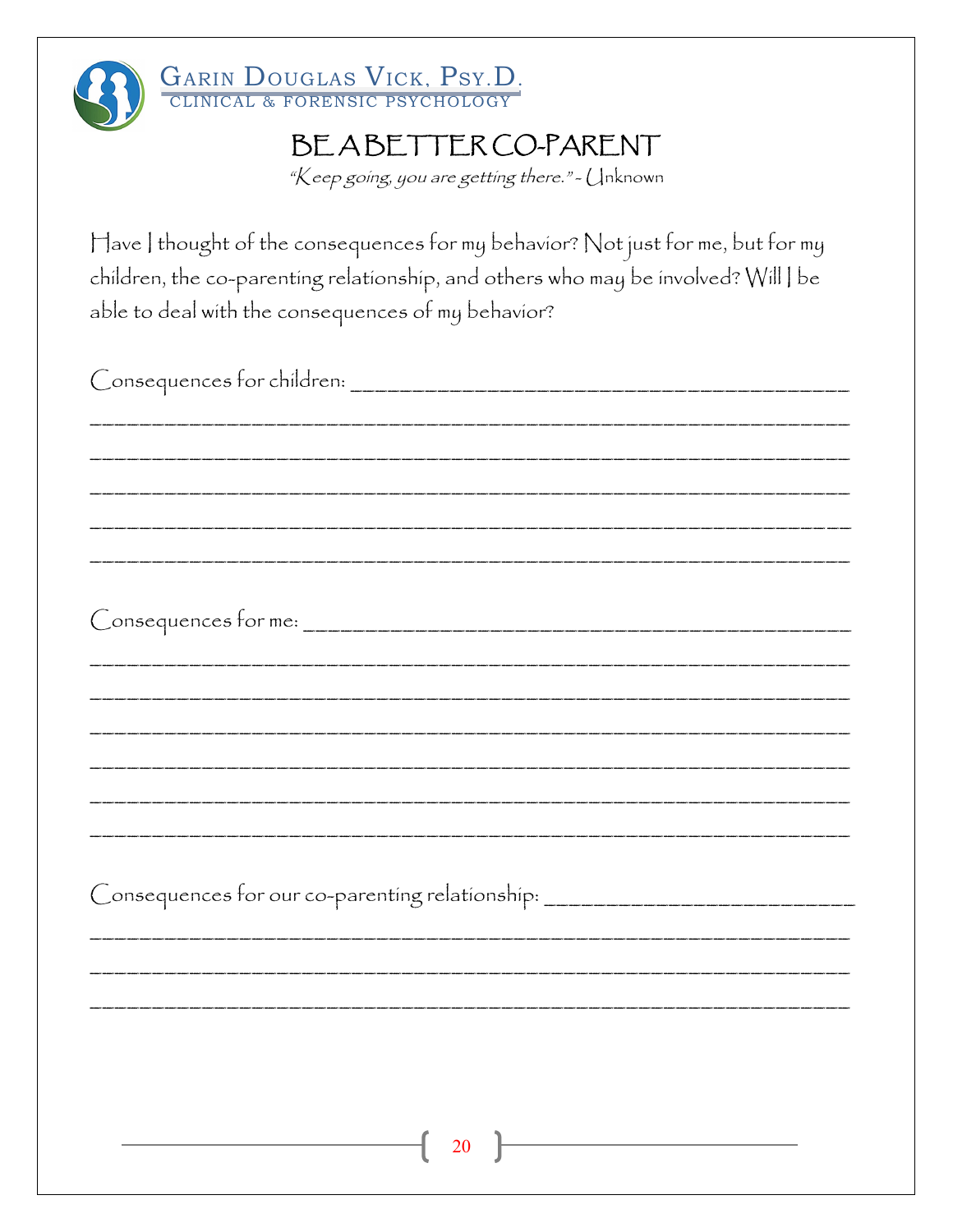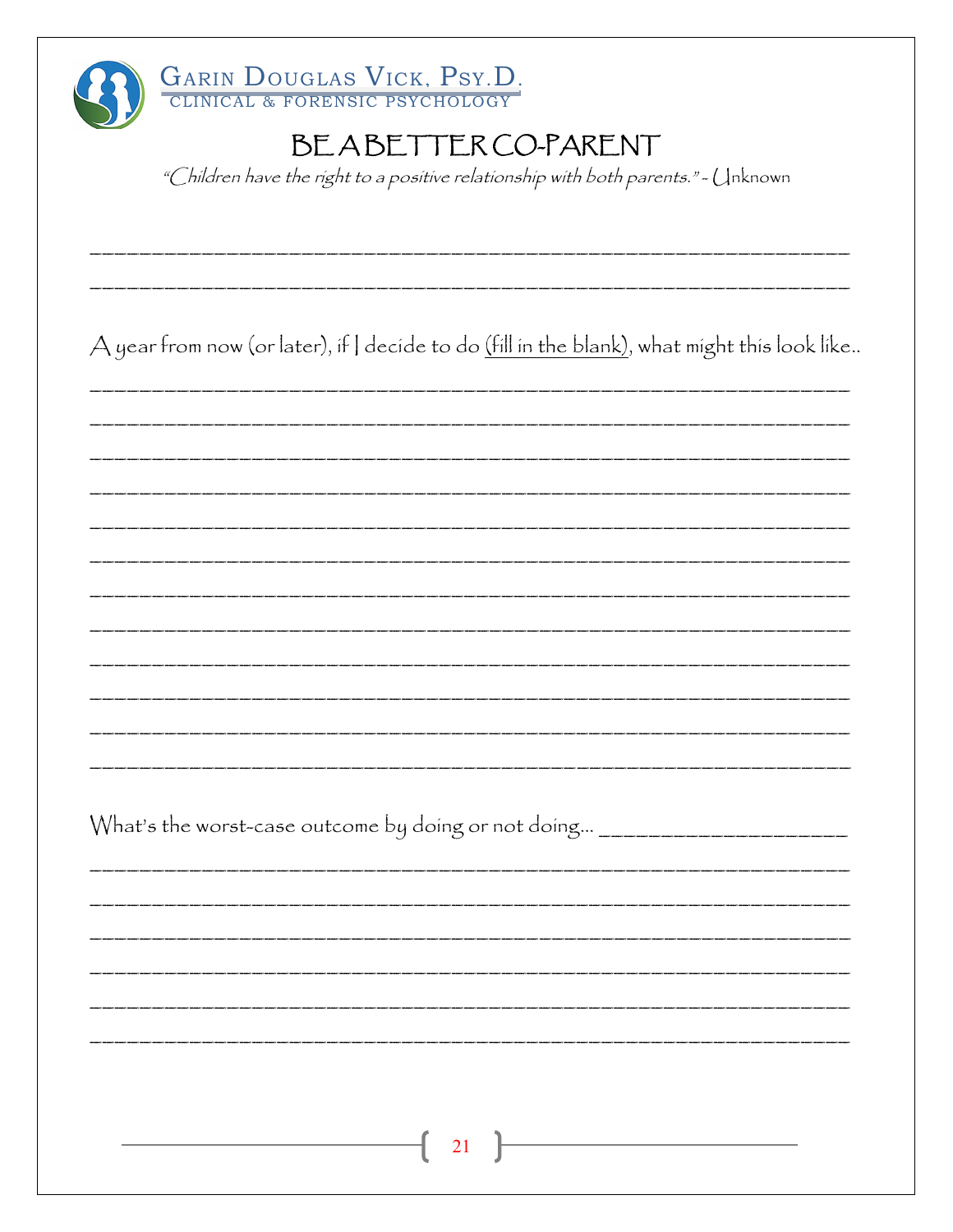

"When we are no longer able to change a situation, we are challenged to change ourselves." - Victor Frankl

What is the best-case outcome by doing or not doing (fill in the blank)... \_\_\_\_\_\_\_\_\_\_\_\_

What is my goal in this co-parenting situation, is my behavior moving me closer to or farther from my goal? If yes, how? If no, what could I do differently to achieve my co-

| $\begin{array}{ c c c c c }\hline & 22 & \hline & & & & \hline \end{array}$ |
|-----------------------------------------------------------------------------|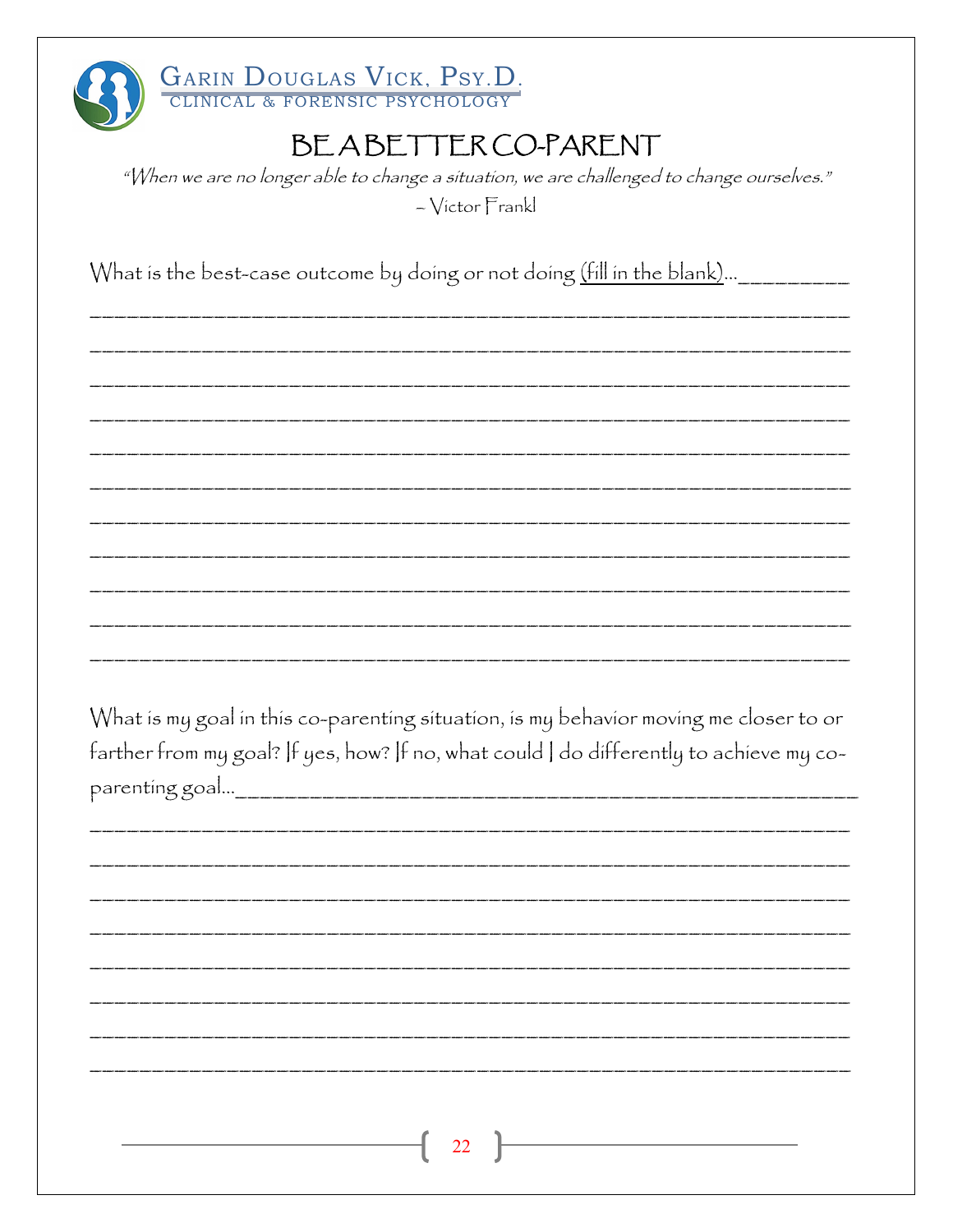| GARIN DOUGLAS VICK, PSY.D.                                                               |
|------------------------------------------------------------------------------------------|
| BEABETTER CO-PARENT                                                                      |
| "Life becomes easier when you learn to accept an apology you never got." - Robert Brault |
|                                                                                          |
|                                                                                          |
|                                                                                          |
|                                                                                          |
|                                                                                          |
| Describe 10 ways you could keep your child out of the middle of your divorce             |
|                                                                                          |
|                                                                                          |
|                                                                                          |
| 4)                                                                                       |
|                                                                                          |
|                                                                                          |
|                                                                                          |
|                                                                                          |
|                                                                                          |
|                                                                                          |
|                                                                                          |
| 23                                                                                       |
|                                                                                          |